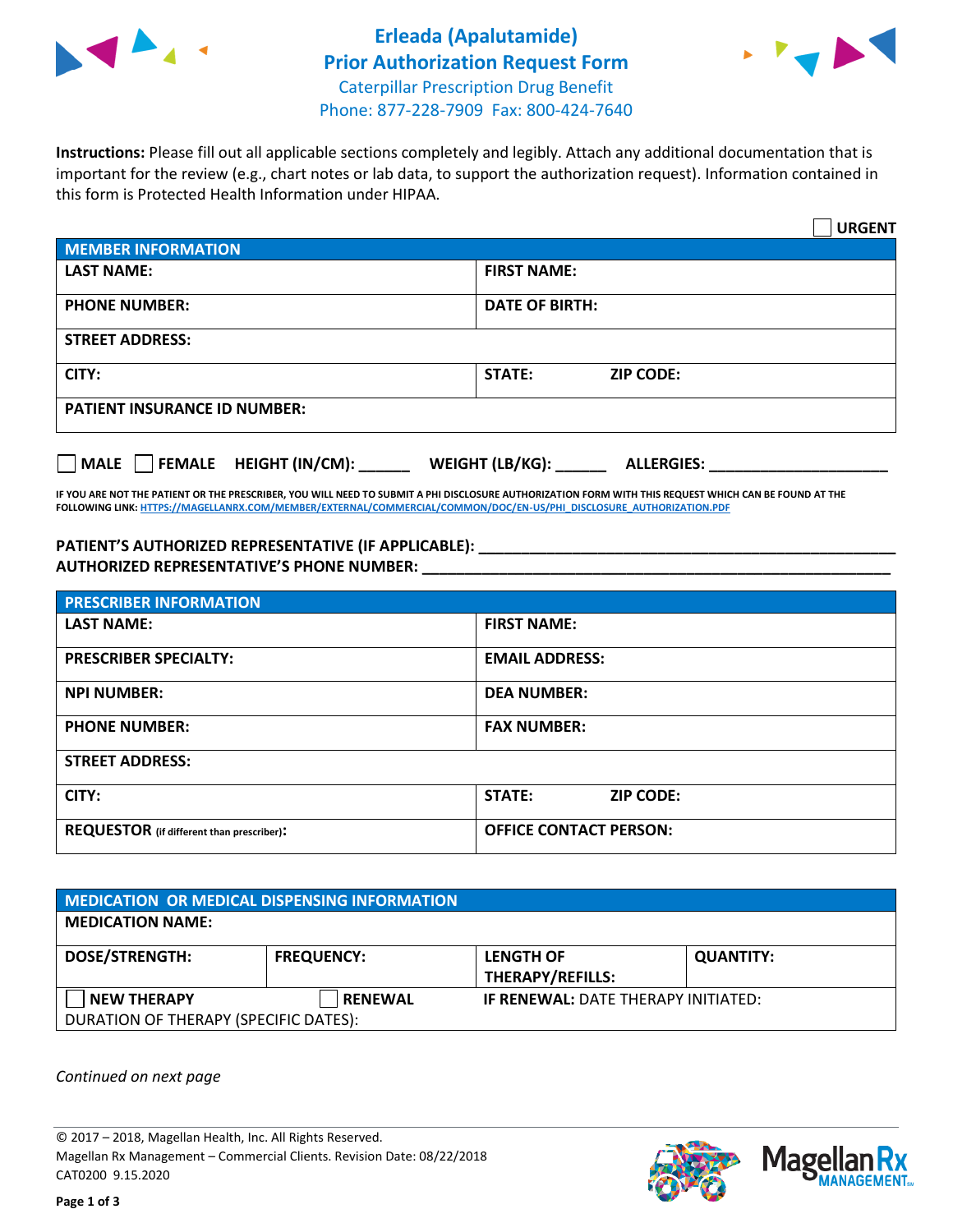



| <b>MEMBER'S LAST NAME:</b> NAME:                                                                                                                                   | <b>MEMBER'S FIRST NAME:</b>                                                                                                                                                                                                                                                                                                                                                                                                                                        |                                                       |  |
|--------------------------------------------------------------------------------------------------------------------------------------------------------------------|--------------------------------------------------------------------------------------------------------------------------------------------------------------------------------------------------------------------------------------------------------------------------------------------------------------------------------------------------------------------------------------------------------------------------------------------------------------------|-------------------------------------------------------|--|
|                                                                                                                                                                    | 1. HAS THE PATIENT TRIED ANY OTHER MEDICATIONS FOR THIS CONDITION?                                                                                                                                                                                                                                                                                                                                                                                                 | YES (if yes, complete below)<br><b>NO</b>             |  |
| <b>MEDICATION/THERAPY (SPECIFY</b><br>DRUG NAME AND DOSAGE):                                                                                                       | <b>DURATION OF THERAPY (SPECIFY</b><br>DATES):                                                                                                                                                                                                                                                                                                                                                                                                                     | <b>RESPONSE/REASON FOR</b><br><b>FAILURE/ALLERGY:</b> |  |
| <b>2. LIST DIAGNOSES:</b>                                                                                                                                          |                                                                                                                                                                                                                                                                                                                                                                                                                                                                    | <b>ICD-10:</b>                                        |  |
| □ Castration-resistant prostate cancer<br>□ Metastatic castration- sensitive prostate cancer<br>$\Box$ Other diagnosis:<br>$ICD-10$                                |                                                                                                                                                                                                                                                                                                                                                                                                                                                                    |                                                       |  |
| PRIOR AUTHORIZATION.                                                                                                                                               | 3. REQUIRED CLINICAL INFORMATION: PLEASE PROVIDE ALL RELEVANT CLINICAL INFORMATION TO SUPPORT A                                                                                                                                                                                                                                                                                                                                                                    |                                                       |  |
| <b>Clinical Information:</b>                                                                                                                                       |                                                                                                                                                                                                                                                                                                                                                                                                                                                                    |                                                       |  |
| *Please provide documentation (i.e., lab reports or chart notes).<br>part of this prior authorization.<br>report?* □ Yes □ No<br>*Please provide radiology report. | Does the patient have a prostate-specific antigen doubling time of 10 months or less while receiving continuous<br>androgen-deprivation therapy, as documented in submitted lab reports or chart notes?* $\Box$ Yes $\Box$ No<br>*Copies of lab reports showing all PSA levels obtained in the past 10 months need to be submitted for review as<br>Does the patient have distant metastatic disease identified on bone scan, as documented in submitted radiology |                                                       |  |
| submitted radiology report?* □ Yes □ No<br>*Please provide radiology report.                                                                                       | Does the patient have distant metastatic disease identified on computed tomography (CT), as documented in                                                                                                                                                                                                                                                                                                                                                          |                                                       |  |
|                                                                                                                                                                    | Will the patient continue to be on an androgen-deprivation therapy, such as flutamide, Xtandi (enzalutamide),<br>bicalutamide, nilutamide, or a gonadotropin releasing hormone such as Lupron Depot (leuprolide), Zoladex,<br>(goserelin), Eligard (leuprolide), or Trelstar LA (triptorelin)? □ Yes □ No                                                                                                                                                          |                                                       |  |
| Has the patient had an orchiectomy? $\Box$ Yes $\Box$ No                                                                                                           |                                                                                                                                                                                                                                                                                                                                                                                                                                                                    |                                                       |  |
|                                                                                                                                                                    | Will patient continue on androgen-deprivation therapy while taking Erleada? $\Box$ Yes $\Box$ No                                                                                                                                                                                                                                                                                                                                                                   |                                                       |  |
| For metastatic castration-sensitive prostate cancer, answer the following:                                                                                         |                                                                                                                                                                                                                                                                                                                                                                                                                                                                    |                                                       |  |
| *Please provide chart notes.                                                                                                                                       | Was patient receiving androgen deprivation therapy(ADT) at the time of disease progression? $\Box$ Yes $\Box$ No                                                                                                                                                                                                                                                                                                                                                   |                                                       |  |
|                                                                                                                                                                    | Has patient had more than 6 cycles of docetaxel? $\Box$ Yes $\Box$ No Please provide chart notes.                                                                                                                                                                                                                                                                                                                                                                  |                                                       |  |
| © 2017 - 2018, Magellan Health, Inc. All Rights Reserved.<br>Magellan Rx Management - Commercial Clients. Revision Date: 08/22/2018<br>CAT0200 9.15.2020           |                                                                                                                                                                                                                                                                                                                                                                                                                                                                    | Magel                                                 |  |